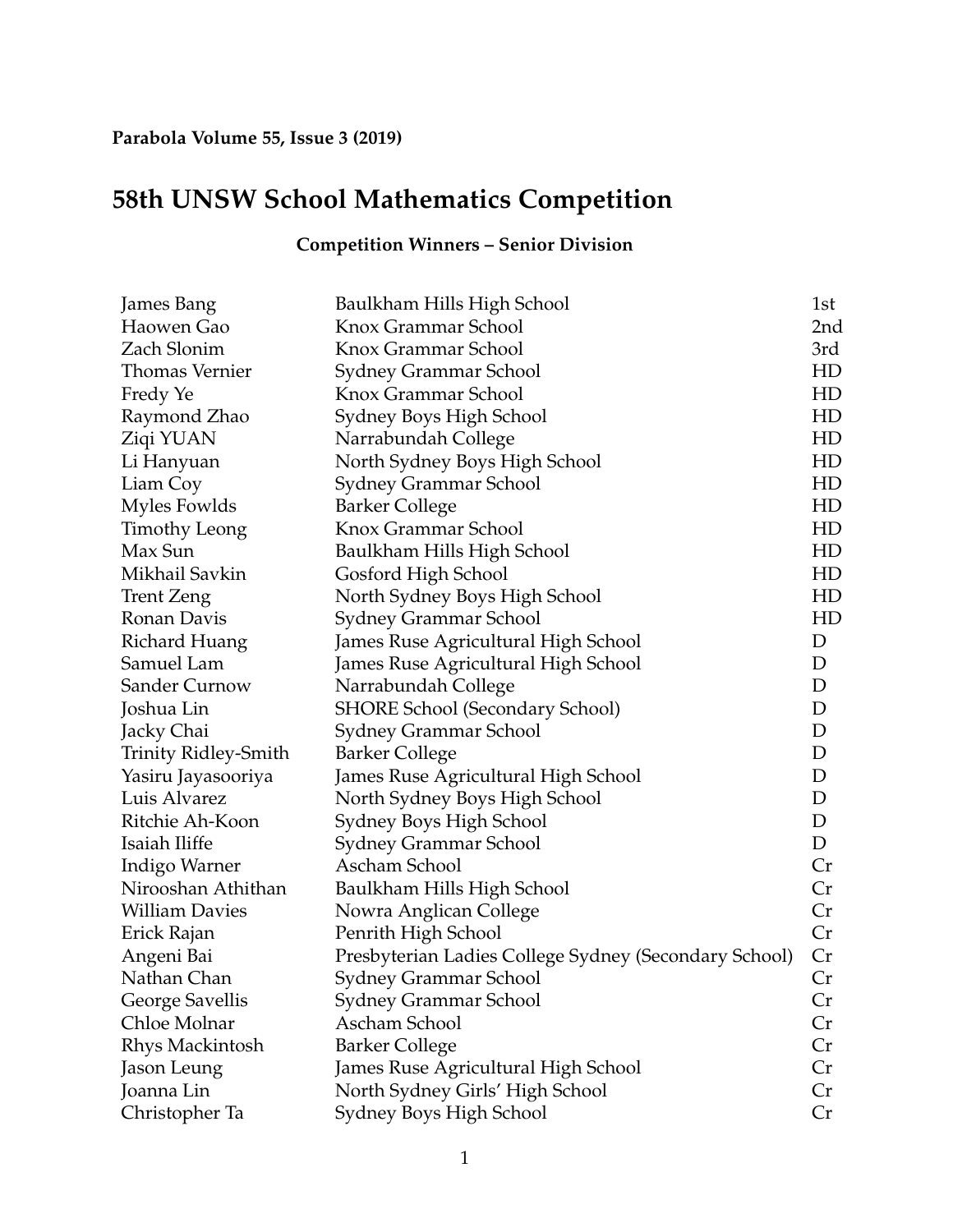| Tomohiko Nojiri        | The King's School                                     | Cr |
|------------------------|-------------------------------------------------------|----|
| <b>Ben Martin</b>      | <b>Barker College</b>                                 | Cr |
| <b>Bing Rong Jiang</b> | Baulkham Hills High School                            | Cr |
| Ryan WANG              | Narrabundah College                                   | Cr |
| Alina Miao             | North Sydney Girls' High School                       | Cr |
| Alexandra Waters       | Ascham School                                         | Cr |
| Adrian Lo              | Newington College (Secondary School)                  | Cr |
| Simon Lin              | North Sydney Boys High School                         | Cr |
| Ran Shi                | North Sydney Boys High School                         | Cr |
| Nami Liu               | North Sydney Girls' High School                       | Cr |
| Naveen Manivasagan     | Penrith High School                                   | Cr |
| Junu Choi              | <b>SHORE School (Secondary School)</b>                | Cr |
| Owen Zhou              | Sydney Grammar School                                 | Cr |
| Eric Zhao              | Knox Grammar School                                   | Cr |
| Jeffrey Meng           | North Sydney Boys High School                         | Cr |
| Jimin Eun              | North Sydney Girls' High School                       | Cr |
| Amanda Lu              | Presbyterian Ladies College Sydney (Secondary School) | Cr |
| Theodore Qian          | Sydney Boys High School                               | Cr |
| Lachlan(Xunuo) Huang   | The Canberra College                                  | Cr |
| Wenquan Lu             | <b>Barker College</b>                                 | Cr |
| Patrick Kim            | Baulkham Hills High School                            | Cr |
| Safiya Badri           | Gungahlin College                                     | Cr |
| Maggie Lookwood        | North Sydney Girls' High School                       | Cr |
| Kevin Shi              | <b>SHORE School (Secondary School)</b>                | Cr |
| Lorenzo Grillo         | Sydney Grammar School                                 | Cr |
| Donghyeon Lee          | The King's School                                     | Cr |
| Lucas Parker           | <b>Barker College</b>                                 | Cr |
| Eric Huang             | James Ruse Agricultural High School                   | Cr |
| Winston Huang          | James Ruse Agricultural High School                   | Cr |
| Alexander Phan         | James Ruse Agricultural High School                   | Cr |
| Siyi Yue               | Kambala (Secondary School)                            | Cr |
| <b>Vedant Patel</b>    | Penrith High School                                   | Cr |
| Benjamin Renaud        | Penrith High School                                   | Cr |
| Ziyi Que               | Presbyterian Ladies College Sydney (Secondary School) | Cr |
| Azhaan Haq             | Sydney Boys High School                               | Cr |
|                        |                                                       |    |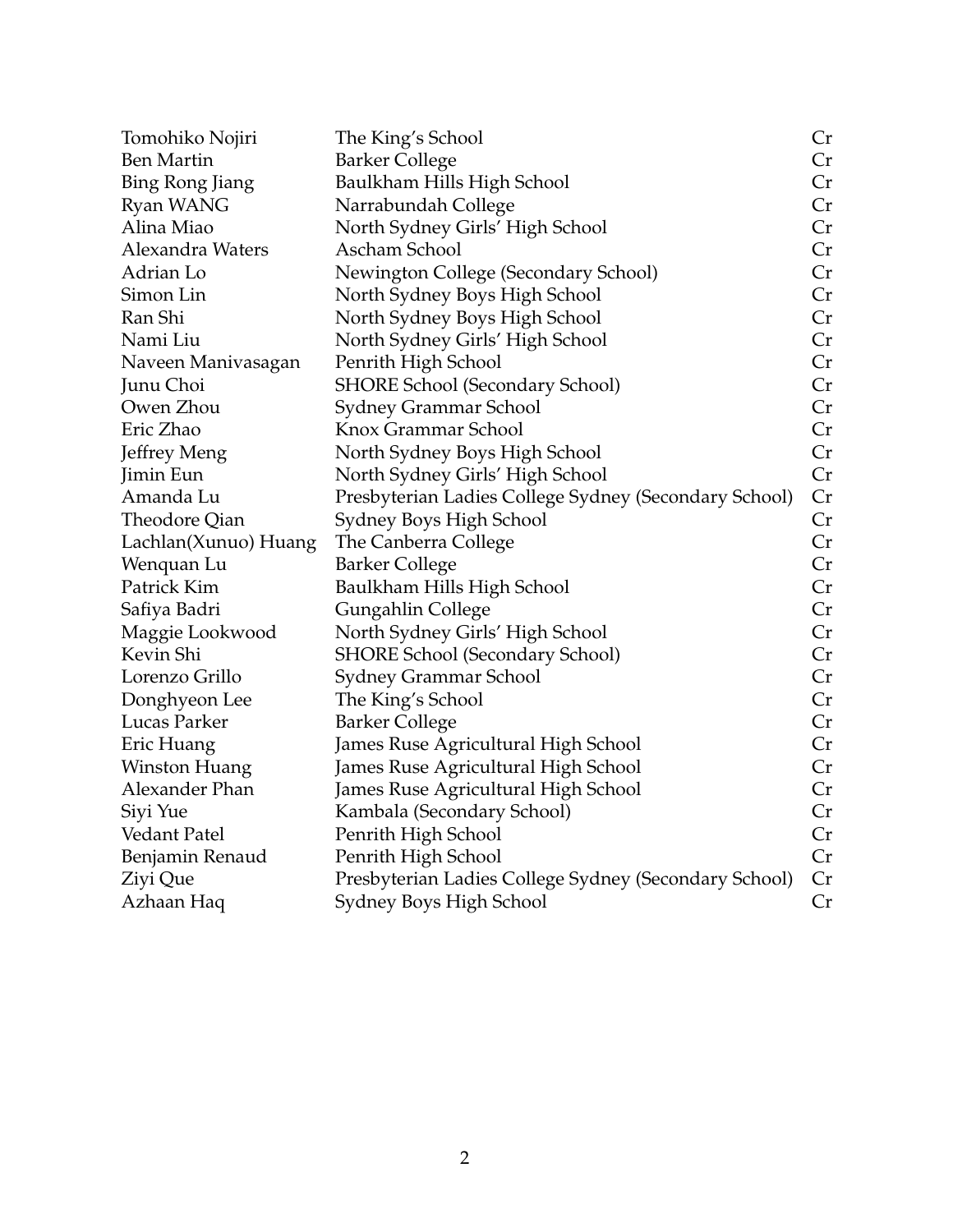## **Competition Winners – Junior Division**

| Ethan Ryoo           | Knox Grammar School                                   | 1st |
|----------------------|-------------------------------------------------------|-----|
| Jordan Huang         | <b>SHORE School (Secondary School)</b>                | 2nd |
| Kevin Zheng          | James Ruse Agricultural High School                   | 3rd |
| Frank Zhang          | Baulkham Hills High School                            | HD  |
| Leo Li               | James Ruse Agricultural High School                   | HD  |
| Christopher Al       | Knox Grammar School                                   | HD  |
| Dhruv Hariharan      | Knox Grammar School                                   | HD  |
| Raymond Trinh        | James Ruse Agricultural High School                   | HD  |
| Jerry Li             | James Ruse Agricultural High School                   | HD  |
| Derek Xu             | Sydney Grammar School                                 | HD  |
| Shayan Eftekhar      | North Sydney Boys High School                         | HD  |
| James Han-Lin Sommer | North Sydney Boys High School                         | HD  |
| Robinson Tong        | Baulkham Hills High School                            | D   |
| Lior Yoffe           | Baulkham Hills High School                            | D   |
| Crystal Jin          | James Ruse Agricultural High School                   | D   |
| Mitchell Li          | James Ruse Agricultural High School                   | D   |
| Jeff Lu              | James Ruse Agricultural High School                   | D   |
| <b>Edwin She</b>     | The Scots College                                     | D   |
| Aaron Hu             | James Ruse Agricultural High School                   | D   |
| Rudy Chen            | North Sydney Boys High School                         | D   |
| Eva Ge               | James Ruse Agricultural High School                   | D   |
| Yash Samant          | North Sydney Boys High School                         | D   |
| <b>Esther Choi</b>   | Pymble Ladies' College (Secondary School)             | D   |
| Jack Lockhart        | Sydney Grammar School                                 | D   |
| Elan Blaustein       | Moriah College                                        | D   |
| Harry Breden         | <b>Barker College</b>                                 | Cr  |
| Kaelan Nah           | Baulkham Hills High School                            | Cr  |
| Michael Chen         | James Ruse Agricultural High School                   | Cr  |
| Haibing Wang         | James Ruse Agricultural High School                   | Cr  |
| Daniel Jian          | North Sydney Boys High School                         | Cr  |
| Thomas Qu            | North Sydney Boys High School                         | Cr  |
| Jamieson Berida      | Penrith High School                                   | Cr  |
| Chris Ahn            | James Ruse Agricultural High School                   | Cr  |
| Andrew Kim           | James Ruse Agricultural High School                   | Cr  |
| AJ Jubb              | Knox Grammar School                                   | Cr  |
| Simon Shimou Xu      | North Sydney Boys High School                         | Cr  |
| Kevin Zhenyu Shen    | North Sydney Boys High School                         | Cr  |
| Ken Youssef          | North Sydney Boys High School                         | Cr  |
| Sid Malhotra         | Baulkham Hills High School                            | Cr  |
| Jingni Liao          | Knox Grammar School                                   | Cr  |
| Catherine Chen       | Presbyterian Ladies College Sydney (Secondary School) | Cr  |
| Janiru Liyanage      | Baulkham Hills High School                            | Cr  |